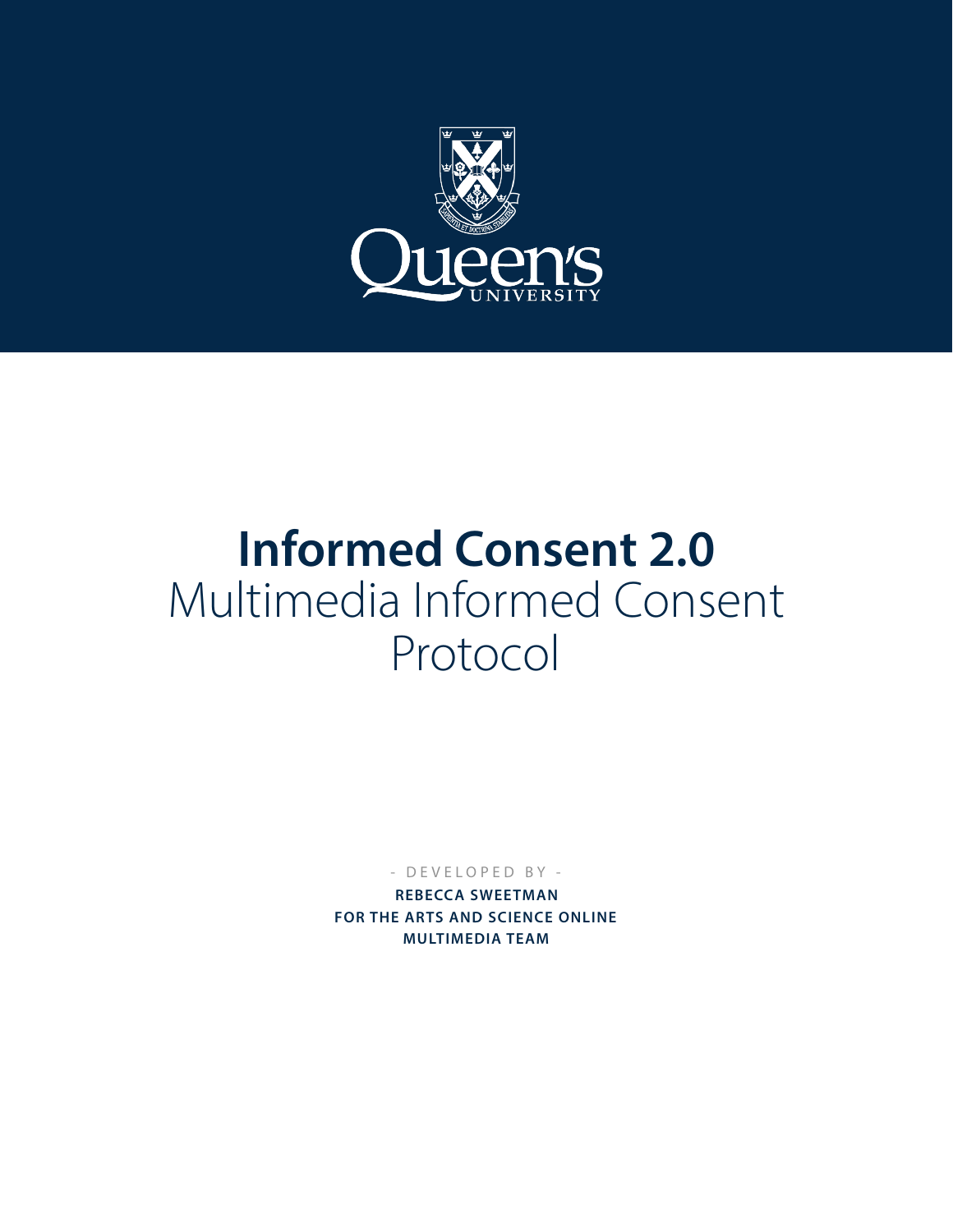# TABLE OF CONTENTS

| Overview                                                               | 3  |
|------------------------------------------------------------------------|----|
| Lessons on consent from the global community                           | 3  |
| Rationale                                                              | 6  |
| Why Queen's needed to improve its multimedia informed consent protocol | 6  |
| For Comparison: Version 1.0                                            | 7  |
| Previous multimedia release form                                       | 7  |
| <b>Informed Consent 2.0</b>                                            | 8  |
| Preamble                                                               | 8  |
| Written Contract: Print Format                                         | 8  |
| Oral Contract: Video/Audio Format                                      | 11 |
| Oral Contract: Sample Script                                           | 11 |
| Contract Archives: Best Practices for File Storage                     | 14 |
| Opt-out Practices for Filming Public Spaces/Large Group Events         | 15 |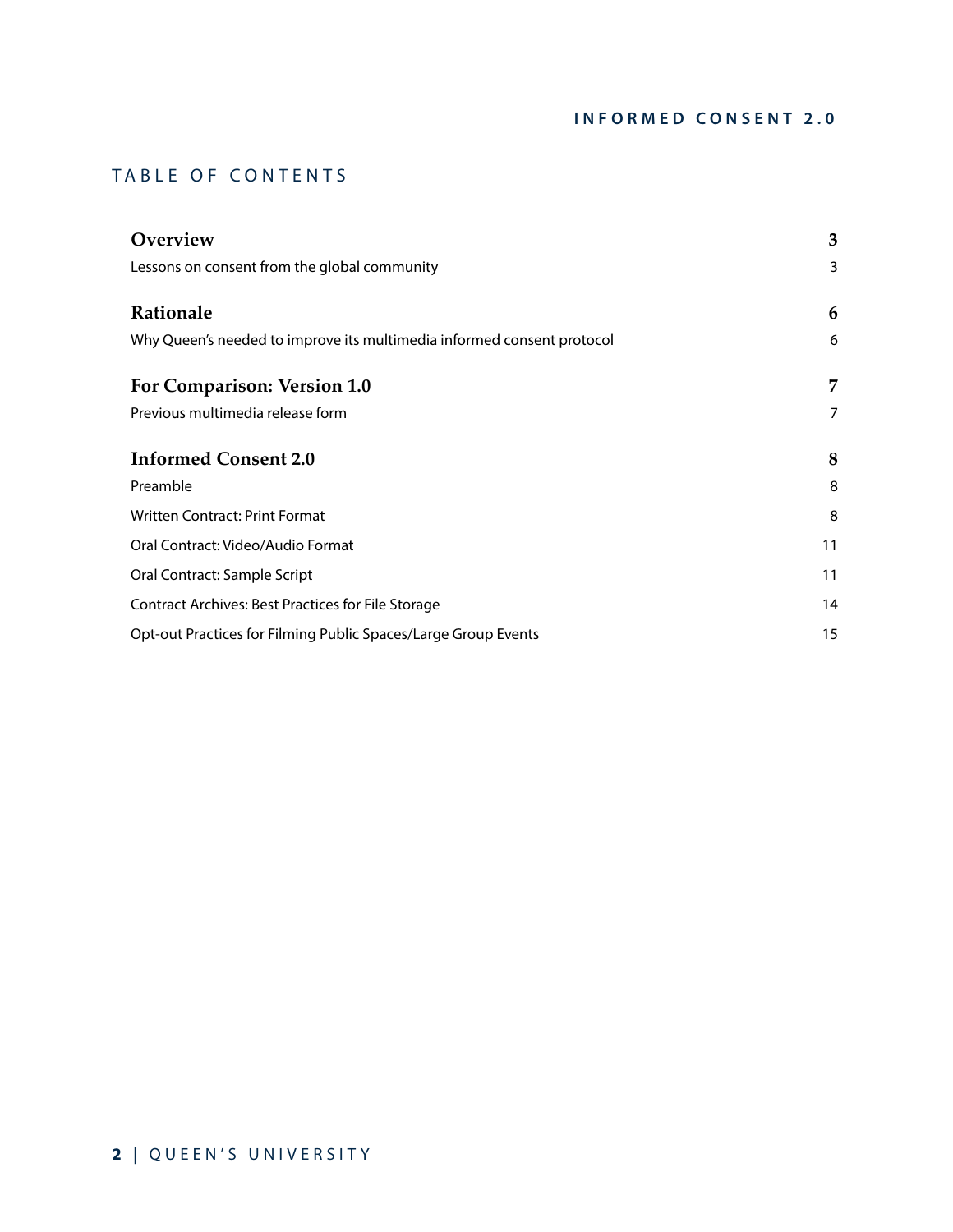# <span id="page-2-0"></span>OVERVIEW

# <span id="page-2-1"></span>**Lessons on consent from the global community**

As a documentary filmmaker and non-profit executive, I have worked internationally with diverse communities to create equitable platforms to share grassroots solutions to global problems through the medium of documentary film. Informed by practices in the mainstream film industry, as well as the need of a prudent Board of Directors to mitigate the legal risk of this work, securing consent for the use of footage obtained was essential. With the majority of the organization's members involved in education and social/environmental justice research, we applied our academic understanding of "informed consent" to a piece of paper, and translated it into the appropriate languages for the communities where we would be filming.

These pieces of paper proved to be counter to obtaining good footage and, more importantly, meaningful informed consent. Even when translated into the local language, we found the following to be generally true and problematic in our work:

- *• Most people had difficulty reading and understanding the contract, and some would pretend to comprehend to save face and avoid being labelled as illiterate.*
- *• Most people did not fully understand their rights or the rights they were waiving, even if they were able to read the contract.*
- *• Most people became cautious and/or reluctant to participate when asked to sign something, which meant they were less likely to be comfortable enough to share their full truth on camera, particularly in cultures where signing a document is not how contracts/agreements are typically made. Signing a document, for some participants, also tapped into the legacy of historical colonial and other legal processes that had negatively impacted their community.*
- *• Asking someone to sign a contract before filming disrupted the natural process of bonding and developing a relationship of trust with the participant and imposed an unhelpful and unintended neocolonial power dynamic.*

As such, we endeavoured to create a protocol that would address the barriers to both equity and obtaining good footage that the standard sign-this-piece-of-paper practice produced.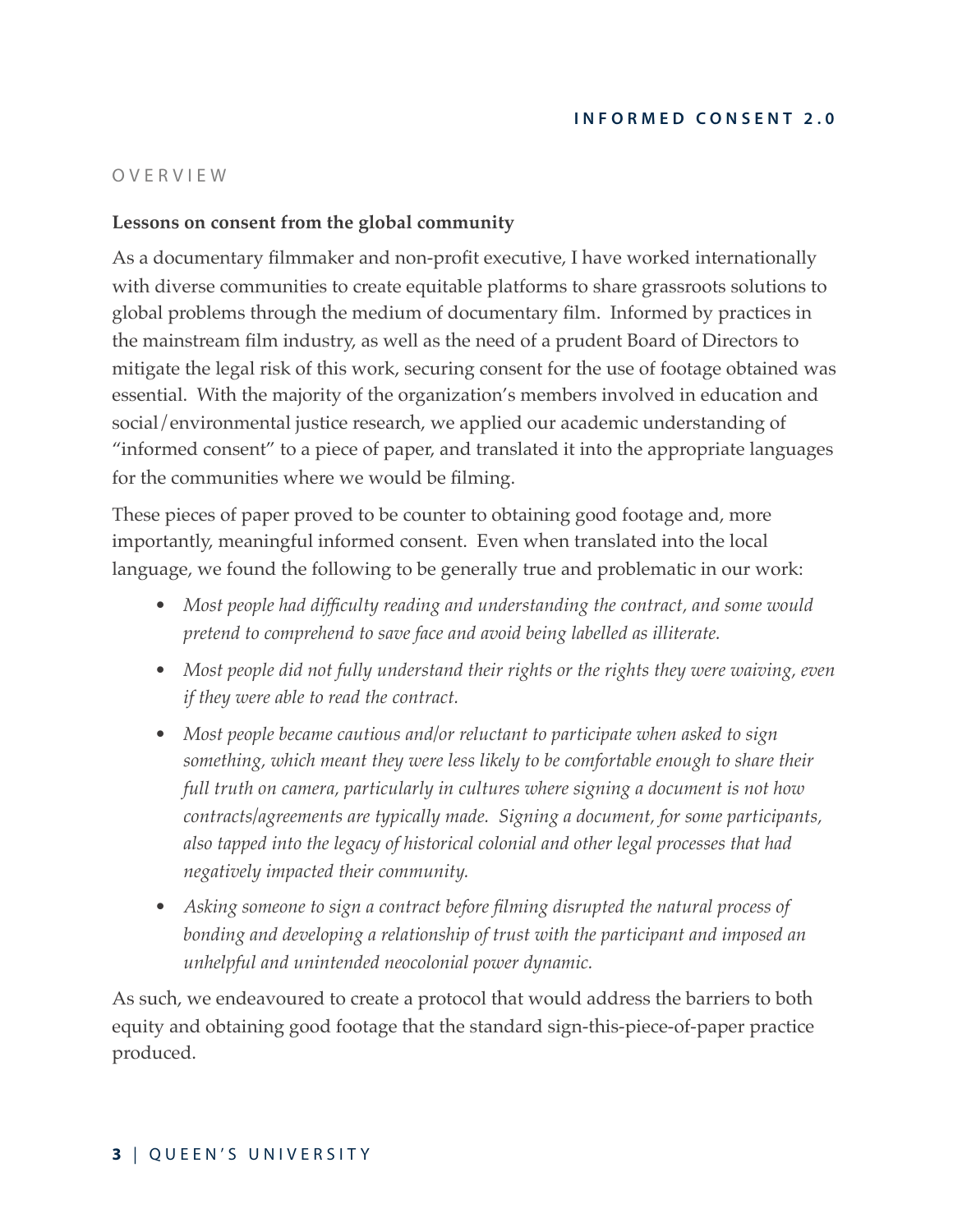In developing version 2.0 of the informed consent protocol for the non-profit organization, we used the following principles to guide the contract creation:

- *1. The participant must fully understand their rights.*
- *2. The contract should be an exchange: not only rights waived, but also rights granted.*
- *3. Offering flexibility creates trust and reciprocity, which increases integrity and equity, while also creating the conditions necessary for good filmmaking.*

In practical application, this meant the contract should: use common language and avoid legalese and jargon, explain what the filmmaker is offering the participant and what the participant is offering the filmmaker, and be made in the way that is most appropriate for the participant (with the participant defining what is "appropriate").

This third point, *making the contract in the way most appropriate for the participant*, led us to the most important change in the informed consent protocol: **we started making consent contracts orally with participants**. Regardless of literacy and culture, most people seemed more comfortable having a conversation about their rights, including those they were waiving, than being presented the same information on paper and being asked to sign the document. This proved particularly helpful in overcoming the barriers presented by the paper format for participants with visual impairment, low levels of literacy, and cultures that rarely required people to sign documents (and/or where signing has negative association, i.e., corruption, colonial history, etc.).

We adapted and began filming the first clip as the contract with every participant, and archived these consents as we would the paper versions. In this process, the filmmaker would describe the purpose of the film, the rights of the participant, and the intended uses, as well as the potential unintended uses of the film, and conclude by asking if the participant has any questions or if they are happy to proceed with those terms.

We also developed the contract to embed additional rights to promote equity for film participants that strayed from the industry norm. These rights included:

- *• To participate in their preferred language and preferred medium of exchange (i.e., on camera, off camera, still photos only, audio only, etc.)*
- *• To remain anonymous*
- *• To withdraw their consent at a future date*
- *• To amend their footage at a future date*

# **4** | QUEEN'S UNIVERSITY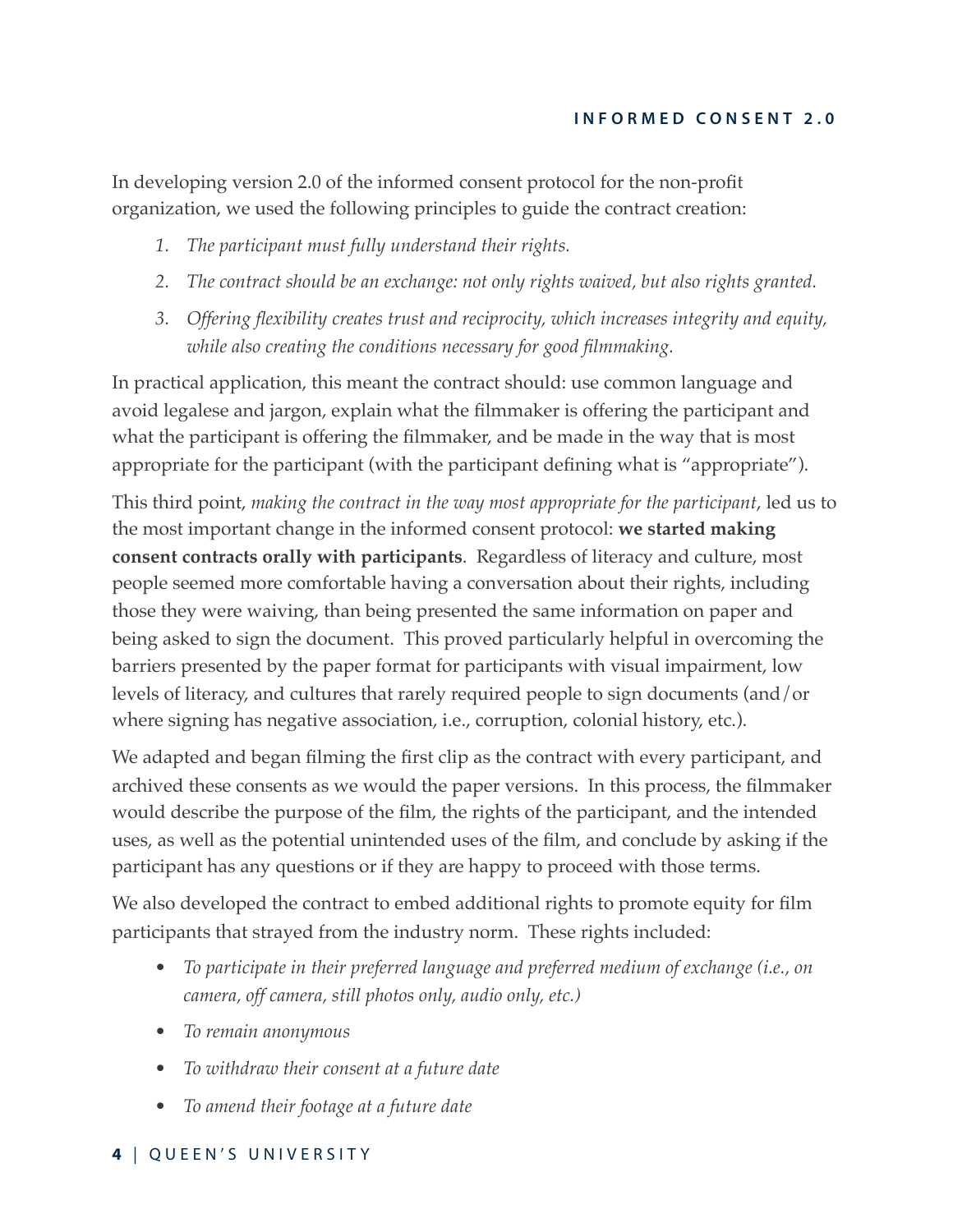- *• To participate in the edit review process before the film is finalized*
- *• To understand how to contact the filmmaker for more information or to change the status of their consent*
- *• To understand expressed intent for use as well as unintended uses that may arise*
- *• To understand the risks and benefits of their participation*

Having recently joined the Arts and Science Online Multimedia Team, it is my hope that this updated informed consent process may offer a means to improve the current practice and standard of our department and, potentially, the University.

I look forward to further collaboration and development to continue to advance the accessibility, equity, and integrity of our informed consent protocol, and encourage you to contribute to this process and tailor it to support your own work requiring informed consent. Please feel free to contact the Multimedia Team at **asomm@queensu.ca** with your ideas, recommendations, questions, and feedback.

Best regards,

Rebecca Sweetman Instructional Design Multimedia Support Analyst

# **[Arts and Science Online](http://www.queensu.ca/artsci_online)**

Faculty of Arts and Science 94 University Avenue, Queen's University Kingston, Ontario, Canada, K7L 3N6 Tel: (613) 533-6000 ext.74124 Email: [rebecca.sweetman@queensu.ca](mailto:rls16@queensu.ca)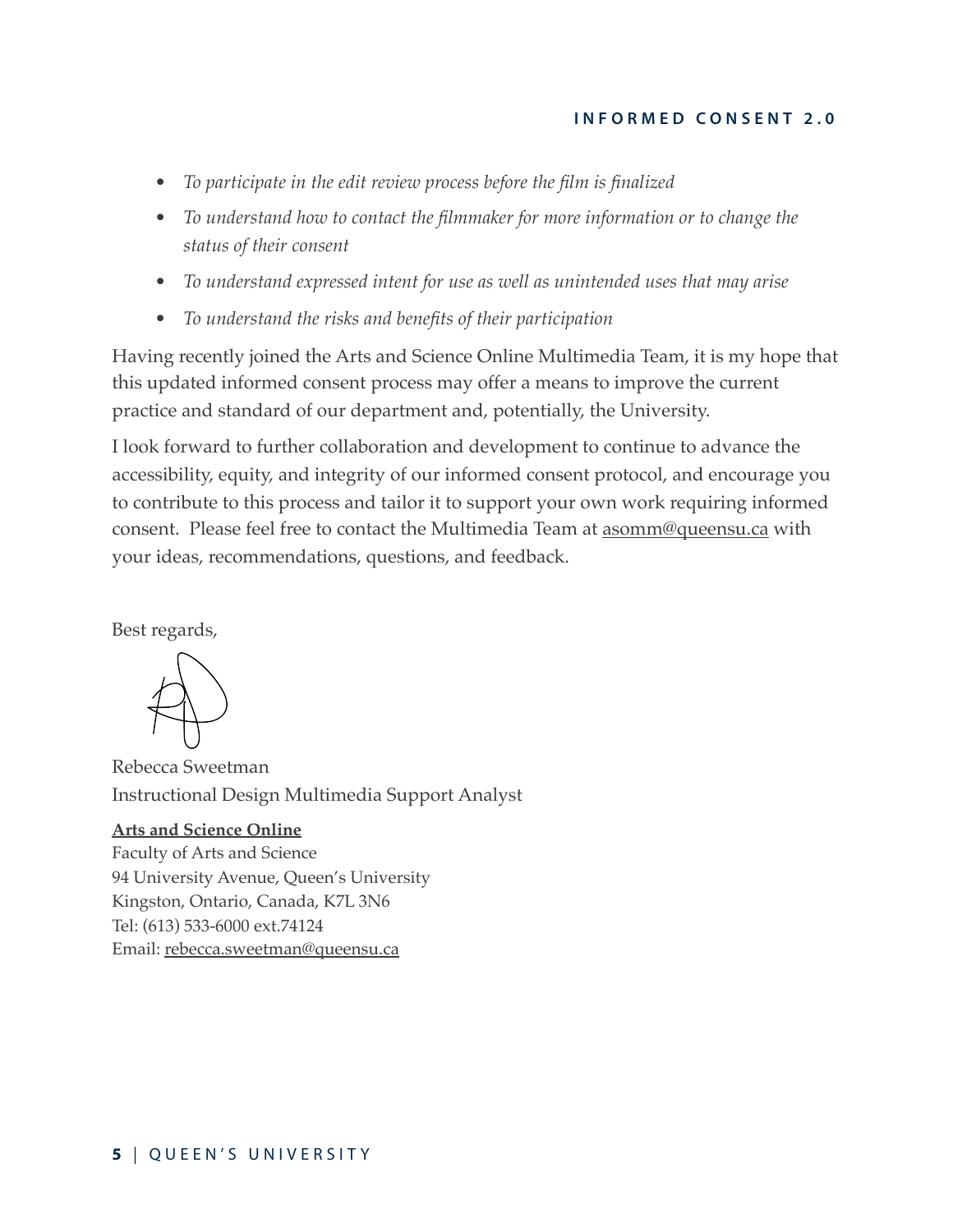# <span id="page-5-0"></span>RATIONALE

# <span id="page-5-1"></span>**Why Queen's needed to improve its multimedia informed consent protocol**

Given the aforementioned problems, limitations, and barriers to equity presented by the just-sign-your-rights-away format, the industry standard of "informed consent" is no longer (or was never) adequate or appropriate. Academia generally, and Queen's University specifically (and, in fact, all of the multimedia universe) should find ways to ensure the most rigorous ethical and equitable informed consent protocol is utilized one that puts participants first while still maintaining the necessary legal assurances.

Particularly in consideration of Queen's commitments to reconciliation, equity, and accessibility, this version 2.0 of the informed consent protocol is appropriate for **everyone**. This includes members of the community; vulnerable, marginalized, and/or at-risk persons; and also members of the academia. It is essential that we (as academics, filmmakers, instructors, professionals, human beings) put biases and assumptions about a participant's capacity to consent aside, and support an equitable process for any and every participant to give informed consent, particularly because we are not in a position to know/judge/assign a participant's capacity (think: unseen and/or undisclosed disabilities, histories, identities, etc.). Moving toward a protocol that includes everyone is a win all around and sacrifices nothing in terms of legal protection. It's even an environmental and economic win for the department: avoiding printing paper contracts saves both money and trees!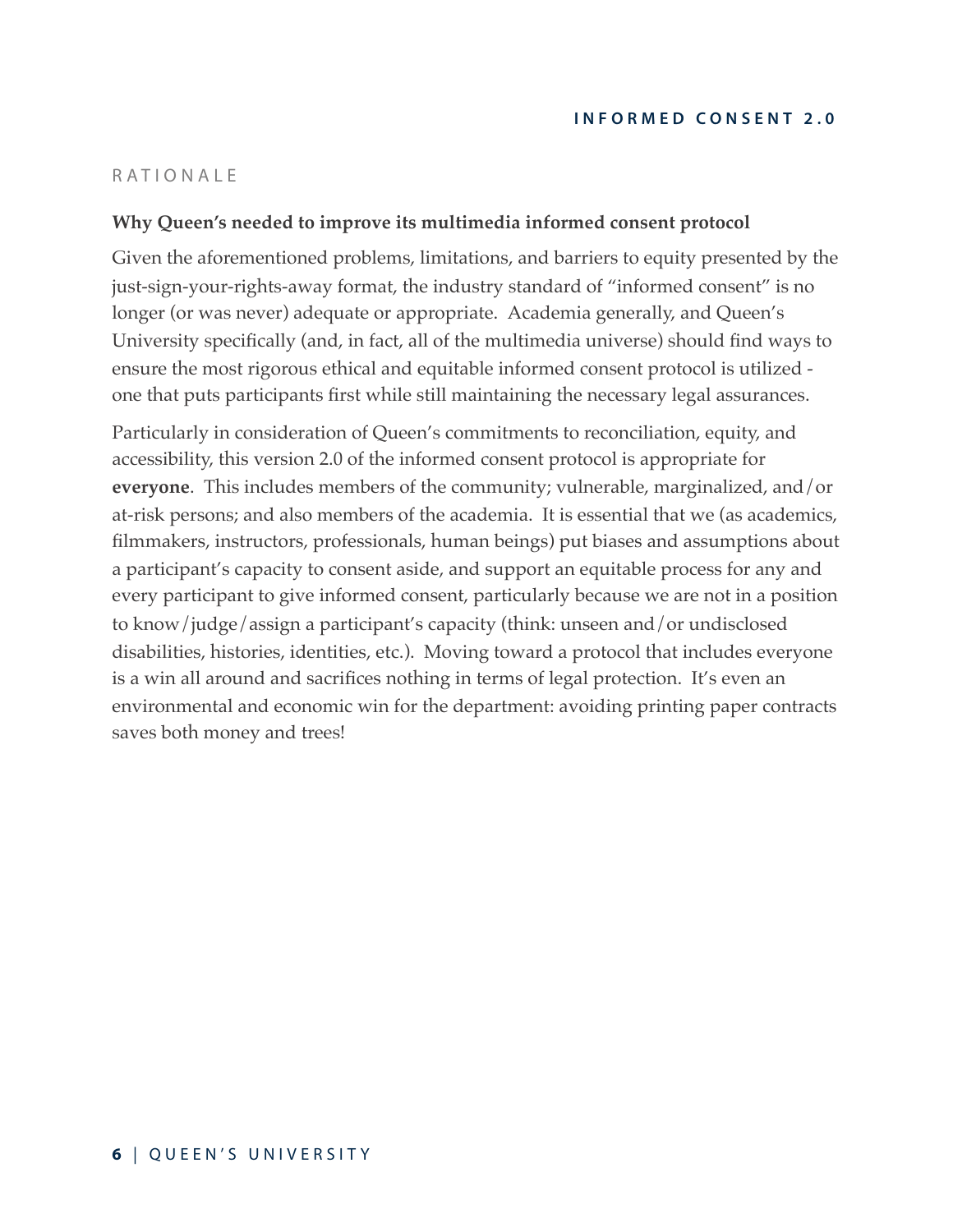# <span id="page-6-0"></span>FOR COMPARISON: VERSION 1.0

#### <span id="page-6-1"></span>**Previous multimedia release form**



# **PHOTOGRAPHY/VIDEOGRAPHY RELEASE FORM Queen's University at Kingston**

I hereby grant to Queen's University at Kingston (the 'University') the right to reproduce, use, exhibit, display, broadcast, distribute and create derivative works of the photographed and/or flmed images of me and presented content, taken during a live lecture, for use by the Department and the delivery of any associated courses and programs.

Please check all that apply:

This grant includes, without limitation, the right to publish such images in:

□ the [PROGRAM/COURSE/DEPARTMENT NAME] and related program/course site(s) within the University *Learning Management System* (access restricted to Queen's University students, staff and faculty)

□ the Queen's University [PROGRAM/COURSE/DEPARTMENT NAME] website (public access)

Name (printed):

Signature:

Date of Agreement:

Arts and Science Online Queen's University Dunning Hall 94 University Avenue Kingston, Ontario, Canada K7L 3N6 (613) 533-3322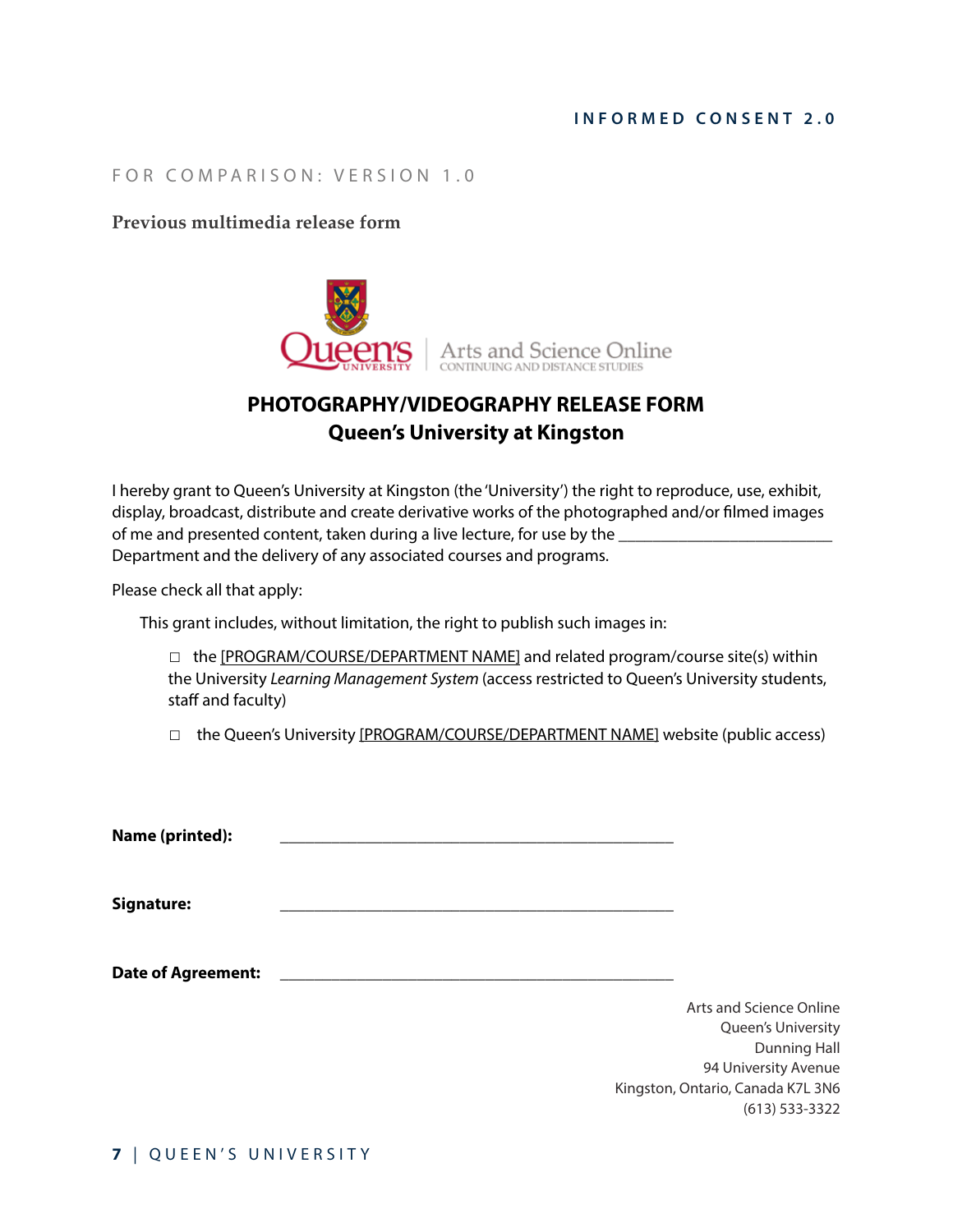# <span id="page-7-0"></span>INFORMED CONSENT 2.0

# <span id="page-7-1"></span>**Preamble**

Prior to being offered the new contract in either format, the filmmaker should provide the participant(s) with a business card with contact information and advise the participant(s) prior to recording of the following:

- Queen's University has an informed consent policy that requires all participants to be notified of their rights prior to obtaining consent for release of the photographed/ filmed/recorded image/audio.
- This consent can be made orally on camera/audio recording or by signing a paper contract, or should a participant require the consent in an alternative format, i.e., the use of assistive technology or proxy, their request(s) will be accommodated wherever possible.

#### <span id="page-7-2"></span>**Written Contract: Print Format**

Still offered for participants who choose to consent this way, the revised paper contract has been amended as follows: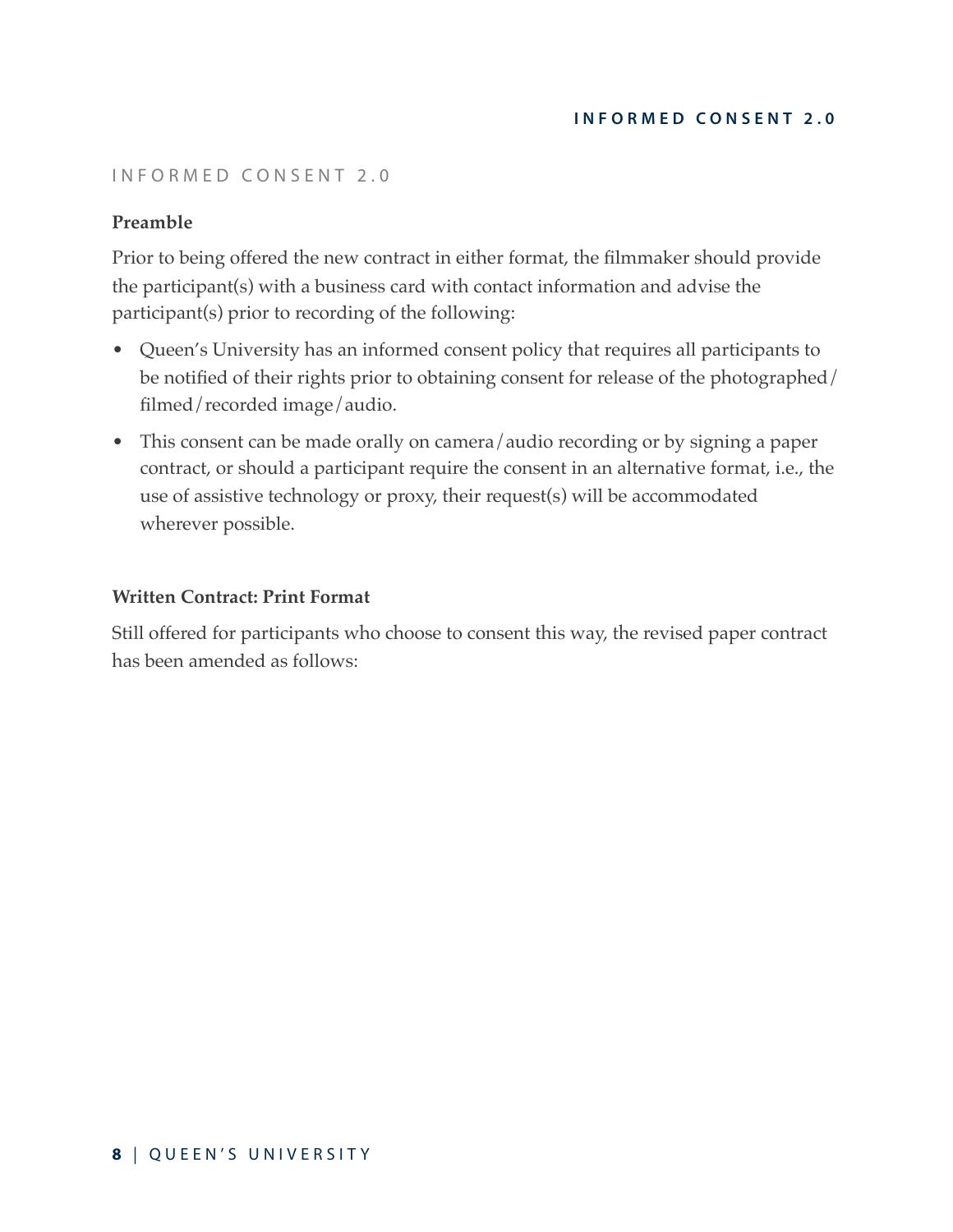# **MULTIMEDIA RELEASE FORM**

**QUEEN'S UNIVERSITY AT KINGSTON** 

This Release Form requests your permission to use your image/audio from multimedia footage recorded by Queen's University. Queen's University has an informed consent policy which means that before agreeing to this release, we want you to understand your rights.

You have the right to:

- Participate in your preferred language and preferred medium of exchange (i.e., on camera, off camera, photos only, audio only, etc.)
- Remain anonymous
- Withdraw your consent at a future date
- Amend your footage at a future date
- Participate in the video edit review process before the flm is fnalized
- Know how to contact the Multimedia Team for more information or to change the status of your consent
- Understand expressed intent for use as well as unintended uses that may arise
- Understand the risks and benefts of your participation

**This contract may also be made orally on camera/audio recording.** Should you have any questions about this form, or would prefer to receive this form in an alternate format, please make your request(s) known to the flmmaker.

#### **Please check all that apply:**

I consent for my images/audio to be used:

☐ **With restricted access** (limited to Queen's University students, staff, and faculty) by

#### **DEPARTMENT/PROGRAM/COURSE NAME**

and related program/course site(s) within the University *Learning Management System*

☐ **With public access** on the Queen's University website

**DEPARTMENT/PROGRAM/COURSE NAME**

- □ With public access on the Queen's University website
- □ **With public access** on Queen's University social networking sites like Facebook, Twitter, Instagram, YouTube, Vimeo, etc.

**[PLEASE COMPLETE THE REVERSE SIDE]**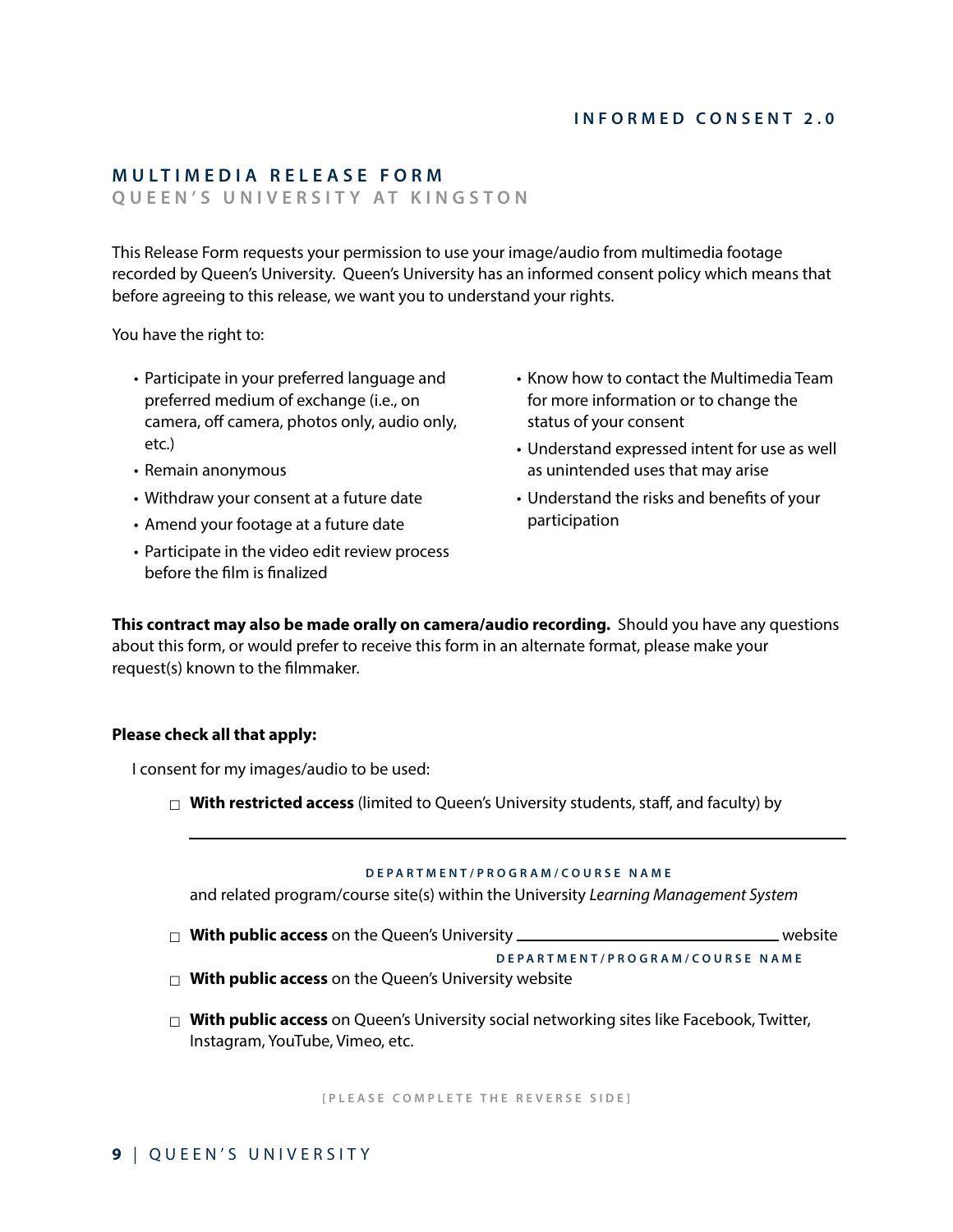| Pertaining to your rights outlined in this agreement, please make any additional requests known |  |
|-------------------------------------------------------------------------------------------------|--|
| here:                                                                                           |  |

- ☐ I wish to remain anonymous
- $\Box$  I wish to participate in the edit review process
- □ I wish to receive a copy of the final multimedia product
- □ Other: \_\_\_\_\_\_

 $\overline{a}$ 

#### **PARTICIPANT SIGNATURE**

|                                         | <b>Participant Preferred Name:</b>                                    |               |              | <u> 1989 - Johann Harry Harry Harry Harry Harry Harry Harry Harry Harry Harry Harry Harry Harry Harry Harry Harry</u>                                                                                                                |            |
|-----------------------------------------|-----------------------------------------------------------------------|---------------|--------------|--------------------------------------------------------------------------------------------------------------------------------------------------------------------------------------------------------------------------------------|------------|
|                                         |                                                                       |               |              |                                                                                                                                                                                                                                      |            |
|                                         | <b>Title by which the Participant</b><br>would like to be recognized: |               |              | <u> 1989 - Johann Harry Harry Harry Harry Harry Harry Harry Harry Harry Harry Harry Harry Harry Harry Harry Harry Harry Harry Harry Harry Harry Harry Harry Harry Harry Harry Harry Harry Harry Harry Harry Harry Harry Harry Ha</u> |            |
|                                         |                                                                       |               |              |                                                                                                                                                                                                                                      |            |
| Participant prefers to be contacted by: |                                                                       | $\Box$ Phone  | $\Box$ Email |                                                                                                                                                                                                                                      |            |
|                                         |                                                                       |               |              | Date of Agreement: <u>New York:</u>                                                                                                                                                                                                  |            |
|                                         |                                                                       |               |              |                                                                                                                                                                                                                                      | DD/MM/YYYY |
| <b>Pronoun:</b>                         | $\square$ She/her                                                     | $\Box$ He/Him |              |                                                                                                                                                                                                                                      |            |

#### **PROXY/GUARDIAN SIGNATURE**

If signed by **proxy, guardian, or other designated person** as requested by the Participant or required for legal purposes (i.e., on behalf of a minor or person who cannot consent as defned by law):

| <b>Proxy/Guardian Name(s):</b>      |                           |            |
|-------------------------------------|---------------------------|------------|
| <b>Relationship to Participant:</b> |                           |            |
| <b>Proxy/Guardian Signature:</b>    | <b>Date of Agreement:</b> |            |
|                                     |                           | DD/MM/YYYY |

#### **MULTIMEDIA SIGNATURE**

**Multimedia Name(s):** 

Signature of flmmaker or member of Queen's University:

| Multimedia Name(s):          |                           |
|------------------------------|---------------------------|
| <b>Multimedia Signature:</b> | <b>Date of Agreement:</b> |

DD/MM/YYYY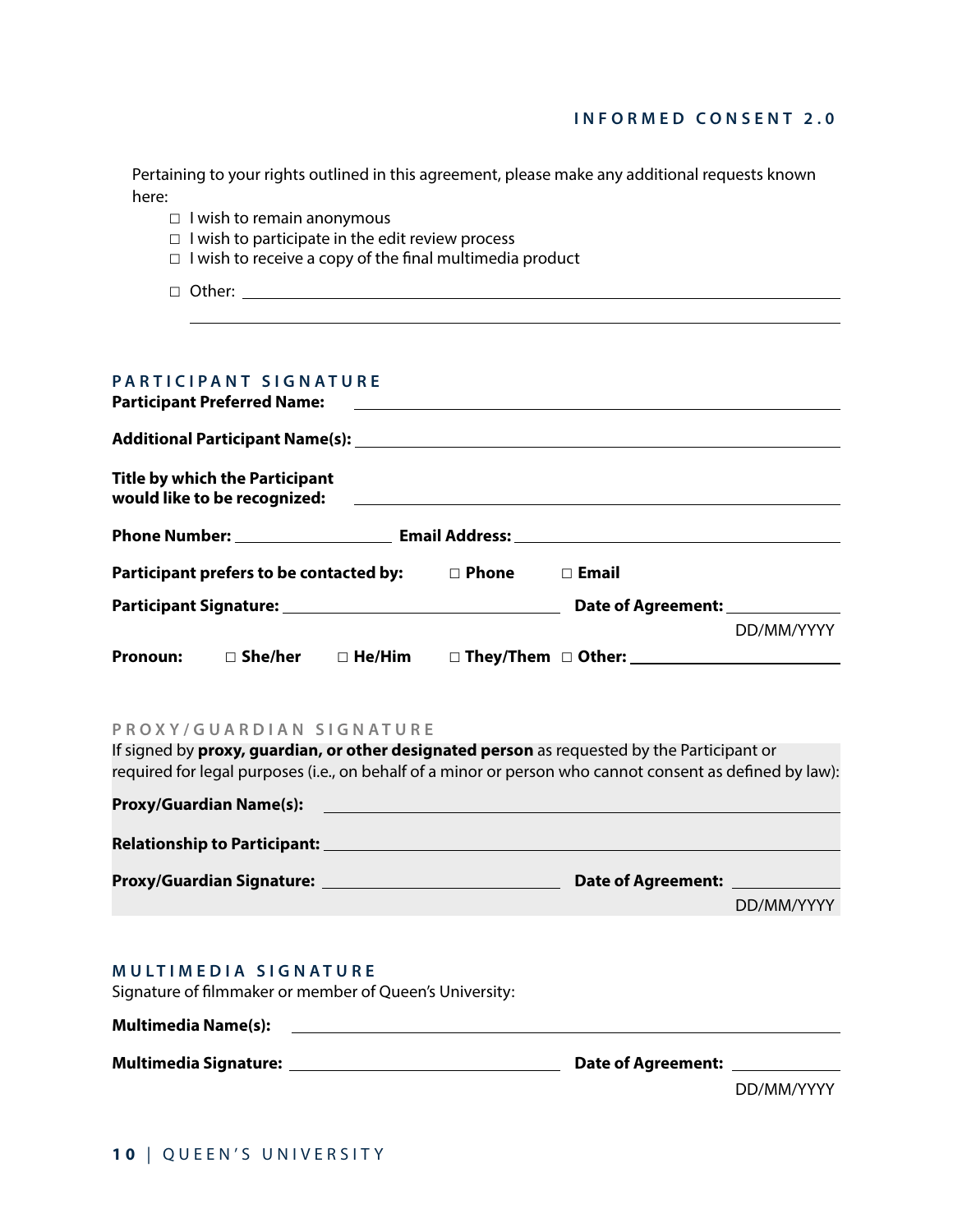# <span id="page-10-0"></span>**Oral Contract: Video/Audio Format**

For participants who choose to have their consent recorded on camera, the filmmaker should review the contents of the agreement per the text that appears on the paper form and ask the participant to provide all the same information that is requested on the paper form.

The filmmaker (or line supervisor/camera assistant) can record the information in their notes (or a paper copy of the contract if preferred), adding the information "On Camera/Audio Recording Consent - File #" detailing the video/audio file number of the consent. For transparency in the contract, the filmmaker should also state their own name, the date, and any other people present for the verbal consent.

When conducting on camera consents, the filmmaker should be sure to receive accurate spelling of the participant's name, title, contact information, etc.

The same process should apply in cases where the agreement is made a proxy/ guardian/other designated person on behalf of a participant.

# <span id="page-10-1"></span>**Oral Contract: Sample Script**

Below is a sample suggested script. It's important that this process is organic and does not feel contrived, detached, or too formal, as this (similarly to the written contract) hinders the filmmaker-participant relationship building process. As such, all filmmakers undertaking this process should be familiar with the informed consent protocol and the contents of the agreement to ensure its full essence and parameters are captured on camera/audio recording.

#### FILMMAKER

#### I'm now recording.

Thank you for participating in this [PROJECT NAME]. The purpose of this project is to [DESCRIBE PROJECT GOALS, TONE, PURPOSE]. Our intended audience and use of the film is [DESCRIBE INTENDED DISTRIBUTION AUDIENCE AND CHANNELS], however as this content is created to be shared online, there is always the possibility that this film may be used for unintended purposes by other parties beyond our control.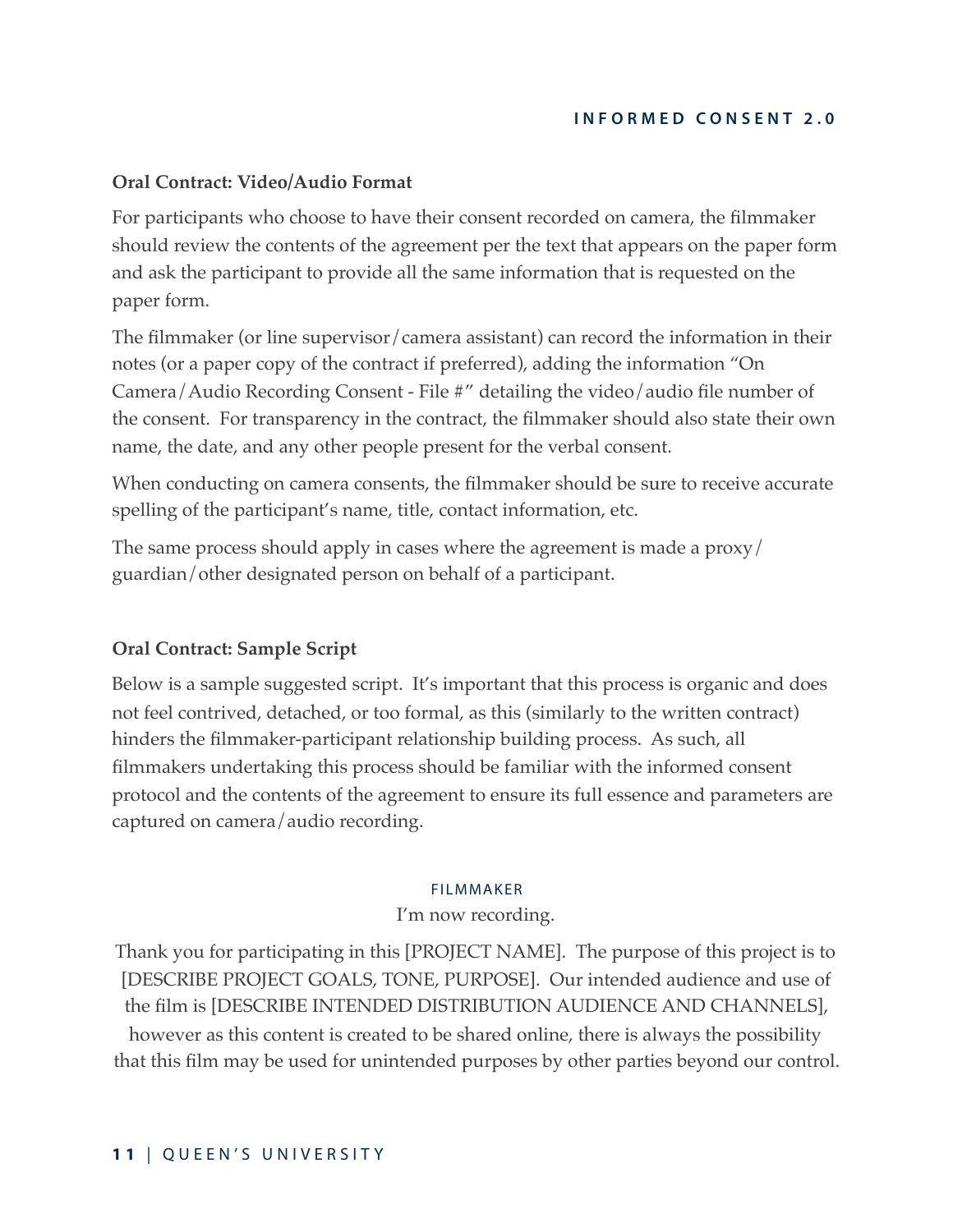Queen's University is committed to an informed consent protocol, which means that before agreeing to participate in this multimedia project, we want you to understand your rights. You have the right to:

- Participate in your preferred language and preferred medium of exchange (i.e., on camera, off camera, photos only, audio only, etc.);
- To remain anonymous;
- To withdraw your consent at a future date;
- To amend your footage at a future date;
- To participate in the video edit review process before the film is finalized;
- To know how to contact the Multimedia Team for more information or to change the status of your consent;
- To understand expressed intent for use as well as unintended uses that may arise;
- And to understand the risks and benefits of your participation.

This agreement can also be made in writing if you prefer, or by audio only, or on camera, or should you prefer to make this contract in another format, please let us know and we will do our best to accommodate your request.

Do you have any questions about this?

# PARTICIPANT

[YES/NO]

# FILMMAKER [ANSWERS QUESTION(S)]

# *AND/OR*

 Great. If you are willing to proceed with the agreement, please let me know to which of the following distribution uses you agree. You can choose any or all of the options.

Do you consent to your images/audio to be used: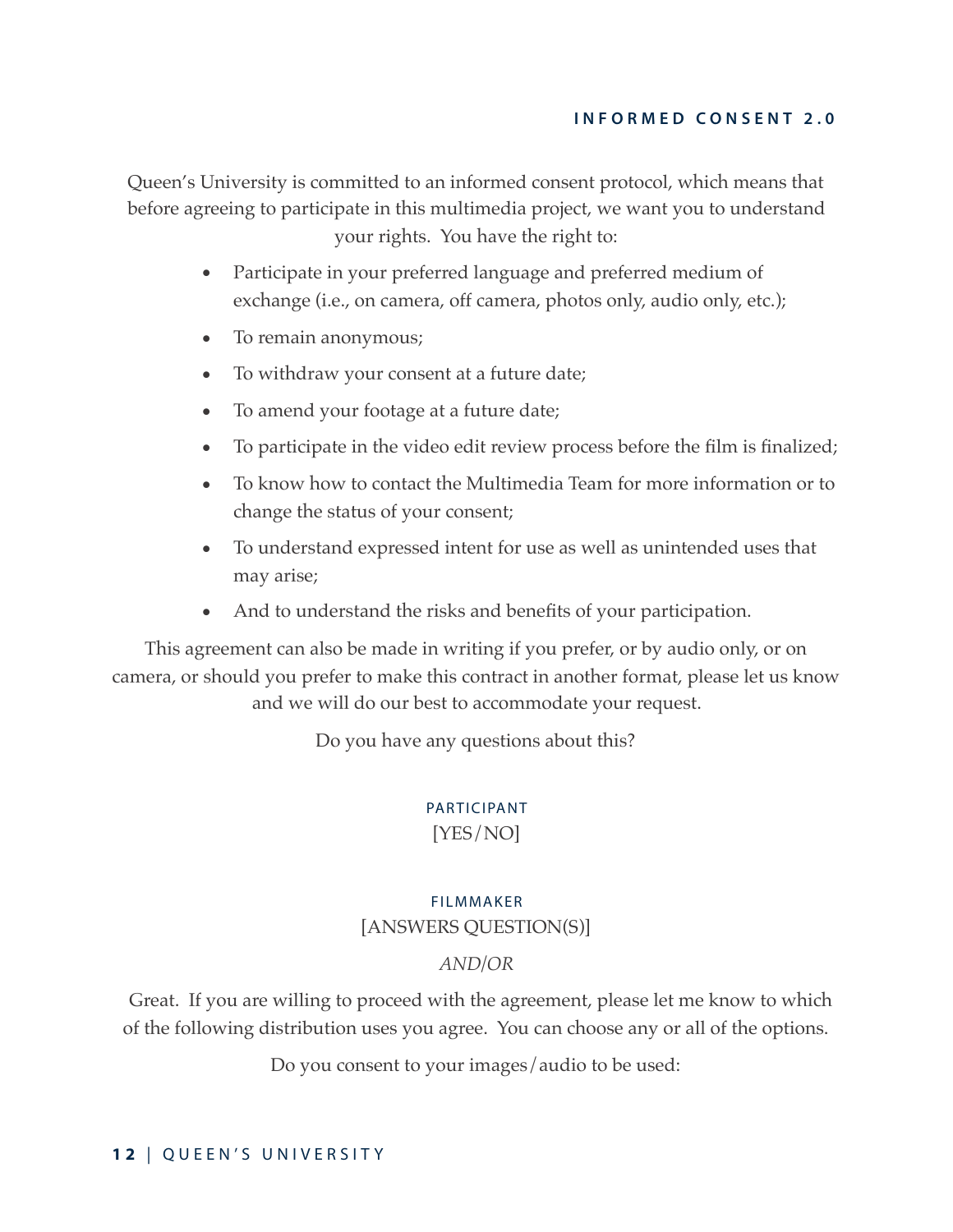- ☐ **With restricted access** (limited to Queen's University students, staff, and faculty) by [PROGRAM/COURSE/DEPARTMENT NAME] and related program/course site(s) within the University *Learning Management System*
- ☐ **With public access** on the Queen's University [PROGRAM/COURSE/ DEPARTMENT NAME] website
- ☐ **With public access** on the Queen's University website
- ☐ **With public access** on Queen's University social networking sites like Facebook, Twitter, Instagram, YouTube, Vimeo, etc.

#### PARTICIPANT

# [AGREES/DISAGREES]

#### FILMMAKER

Thank you. Are there any other requests you'd like to make, for example, remaining anonymous, wishing to participate in the edit review process, and/or receiving a copy of the final multimedia product? If there is anything else you'd like us to be mindful of, please feel free to share that information here.

#### PARTICIPANT

[MAKES ANY CONDITIONS OF CONSENT OR ADDITIONAL REQUESTS KNOWN]

#### FILMMAKER

Thank you. We will certainly honour these requests.

For the record of this agreement, dated [DATE], in the presence of [NAME WITNESSES], and myself, [FILMMAKER'S NAME], could you please state your full name as you would like to be recognized in the film, as well as any additional names you'd like us to include, and your title.

# PARTICIPANT

[STATES NAME(S), TITLE]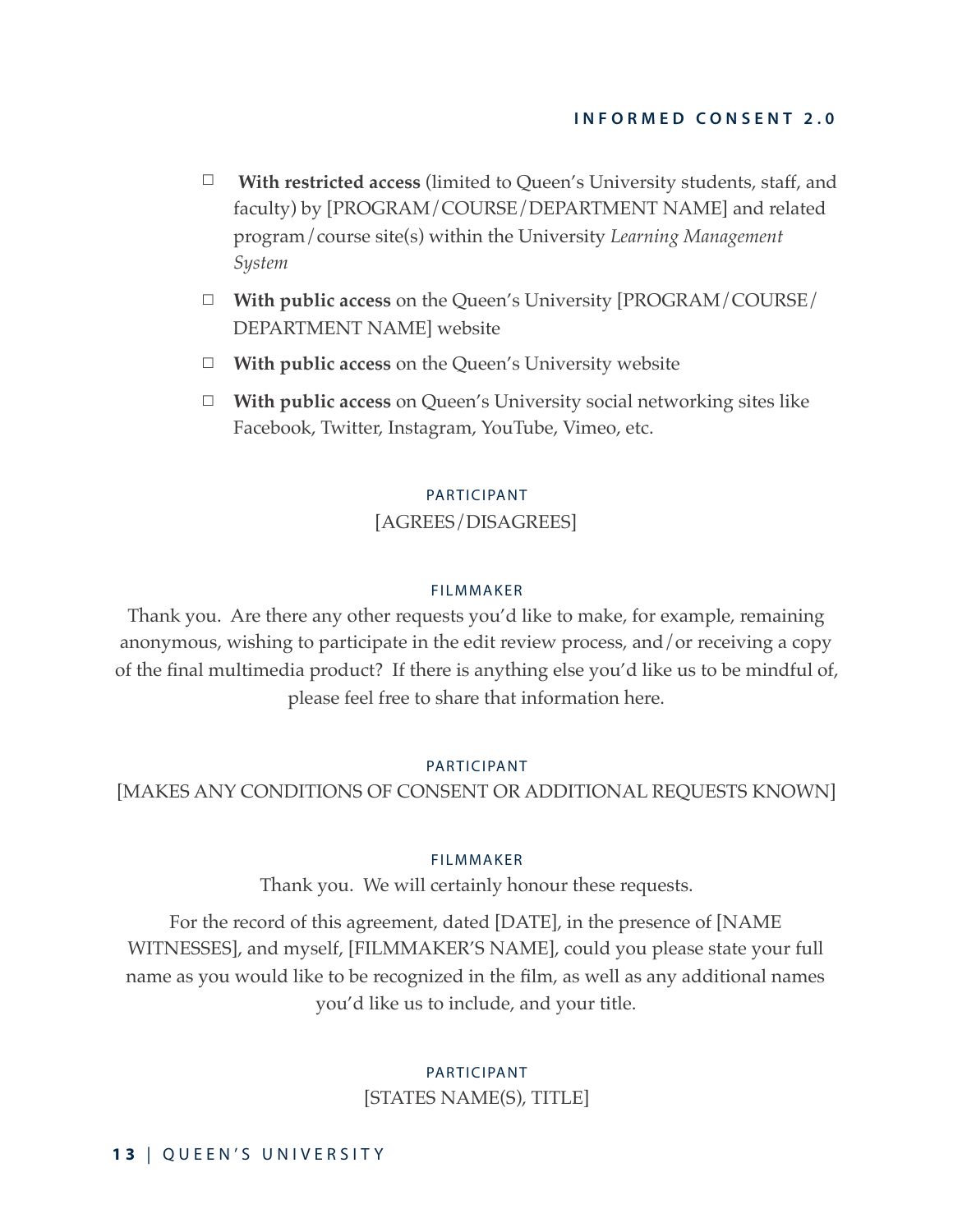#### FILMMAKER

Perfect. Could you tell us your phone number, your email address, and whether you prefer to be contacted by phone or email?

#### PARTICIPANT

#### [STATES PHONE NUMBER, EMAIL ADDRESS, PREFERENCE]

#### FILMMAKER

Wonderful, thank you for your agreement! If you have any further questions about this contract or ever need to get in touch with us, you can do so with the contact information on the business card we gave you. Now let's move on to the fun stuff!

# [IF GUARDIAN/PROXY IS REQUIRED, ADD THEM TO SAME CLIP WITH THEM STATING THEIR NAME AND RELATIONSHIP TO PARTICIPANT]

[END CLIP; RECORD FILE NUMBER]

#### <span id="page-13-0"></span>**Contract Archives: Best Practices for File Storage**

As a general best practice to cut down on editing/file organizing time, consents in video format should be a separate file clip and should not precede interviews/footage without a file break. This file should remain unedited and unaltered from its original version, and should be archived in a separate folder for all consents received relating to the project. Consent and restriction notes should be added to each file properties so that even if the source folder with consent isn't readily available the photo/video editor has the necessary information on how to proceed with the file.

The consents folder should be stored by the department/unit alongside the course files on Queen's University server/designated file storage, and backed up on Queen's University external hard drive(s), and should also contain digitized (scanned) versions of any consents received in print format. These consent documents should not be downloaded onto personal computers or devices.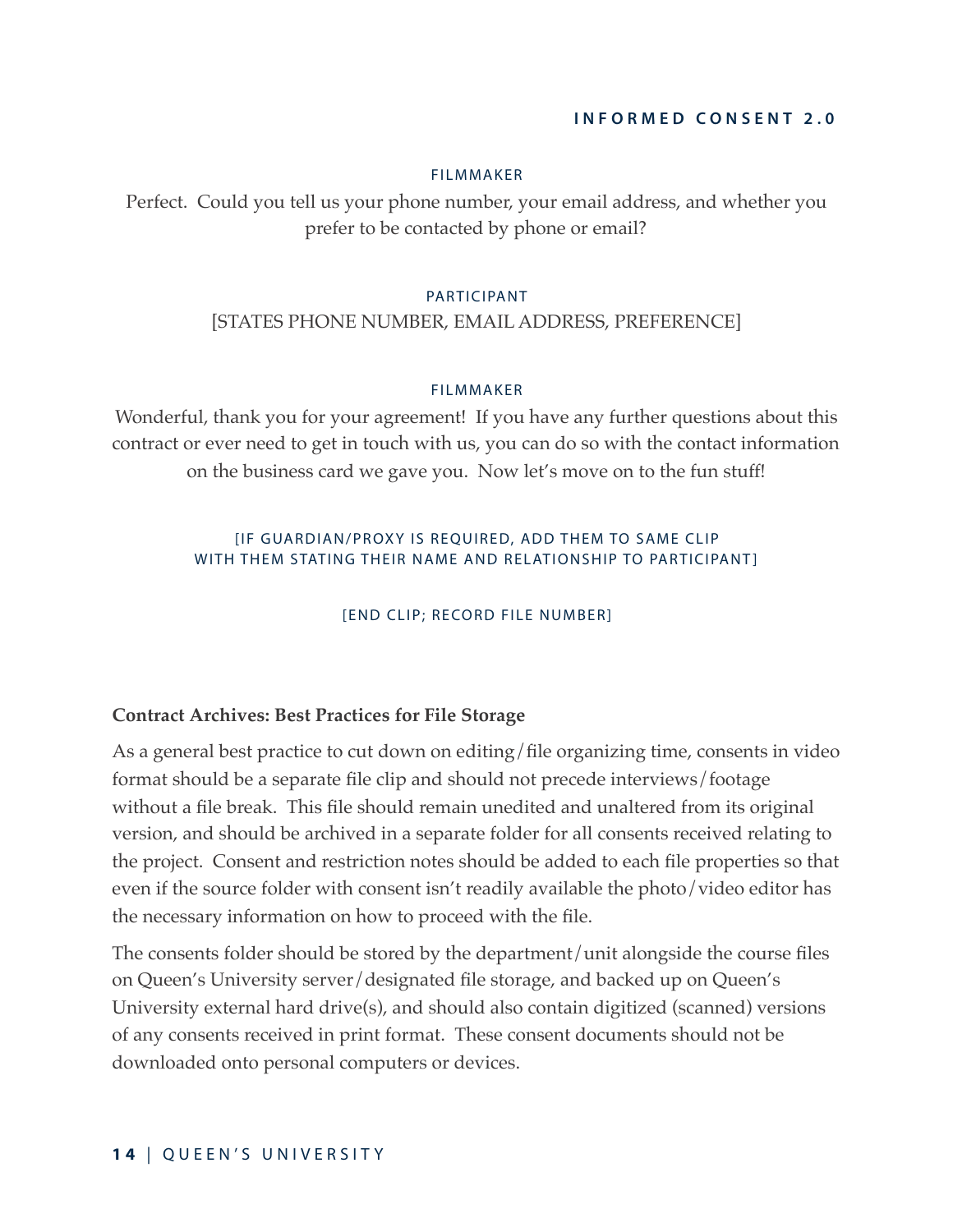# <span id="page-14-0"></span>**Opt-out Practices for Filming Public Spaces/Large Group Events**

There are times when filming in public spaces and/or large group events where it is not possible to conduct the informed consent protocol with each and every individual. As such, here are some guidelines for more ethical and equitable opt-out practices for public/large group settings to give potential participants more information to allow them to choose whether or not to participate.

#### ADVANCE NOTICE

Whenever possible, provide audience members/group participants advance notice that filming will be taking place at the specified date(s), time(s), and for the specified purpose(s), including how the final materials will be used and where they will be distributed (with restricted access/with public access). Also inform participants that should they not wish to be seen/heard on camera or wish to remain anonymous, to make this information known to the filmmaker at or in advance of the event (so that filmmakers can be sure to situate participants out of any shots), and, if applicable, provide participants an alternative way to participate (i.e., online, via teleconference, etc.).

Participants should also be given a timeframe within which to make their opt-out known, i.e., within 48 hours after the event. If a request is received outside of the specified timeframe, best efforts should still be made to accommodate the person's request whenever possible.

For example, in advance of filming a live-streamed tutorial session, we have provided course instructors the following text to advise students of the filming a week or more ahead of the scheduled session date:

*This tutorial session will be filmed and streamed live via YouTube, and this recording may be used and/or referenced within the course (or a similar course) in the future. If you wish to participate in person but would prefer to remain off camera, or wish to remain anonymous, please speak with any of the team who will be filming the session, and they would be happy to accommodate your requests. Alternatively, you may choose attend this session via the live streaming link, and can participate and interact via the live chat feed which will be monitored during the event. If you require any accessibility accommodation to participate, please email asomm@queensu.ca ahead of the scheduled sessions.*

#### **1 5** | QUEEN'S UNIVERSITY